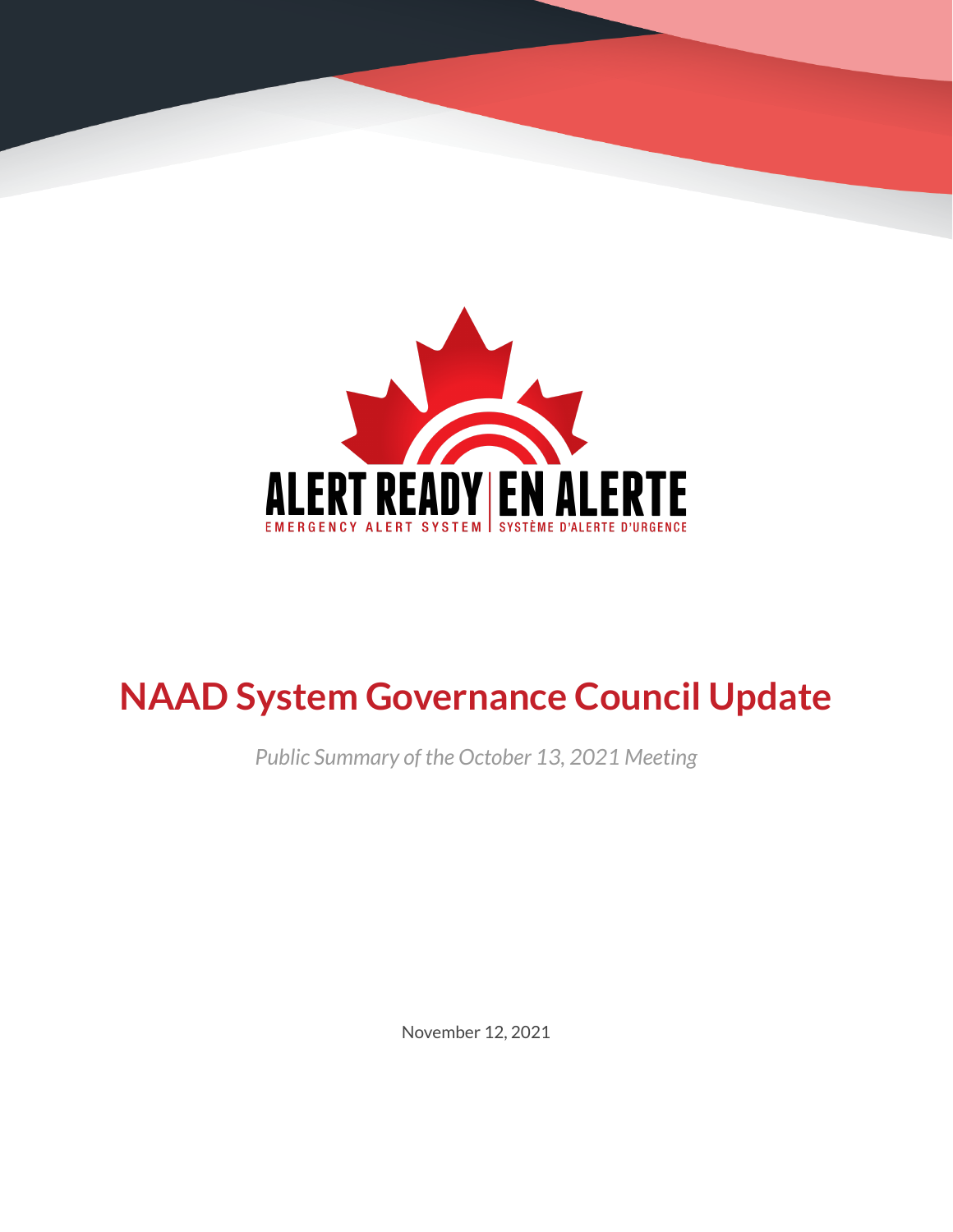### **Purpose**

The purpose of this document is to provide Last Mile Distributors (LMDs) with an update regarding key NAAD System activities and discussions following the most recent NAAD System Governance Council meeting that was hosted virtually by Pelmorex on October 13, 2021.

## **Operational Update**

#### Public Awareness Test

The most recent public test of the Alert Ready system was conducted on Wednesday, November 17, 2021. The most up-to-date schedule with test times for each province and territory can be accessed [here](https://alerts.pelmorex.com/#test-schedule).

#### Wireless Public Alerting (WPA)

The WPA Subgroup of the Alerting Technical Working Group (ATWG) is composed of wireless service providers (WSPs), Pelmorex and participating Alert Issuers and has been meeting regularly to review future enhancements to the wireless public alerting service.

Stakeholders agreed to and are implementing an upgrade that will include the following:

● A new feature named "UpdateX" which allows Alert Issuers to modify a wireless alert message target area and/or its expiration time by significantly reducing the number of duplicate alert notifications presented on wireless devices that have already received an active alert.

This feature will be piloted first by Environment and Climate Change Canada in 2022 to reduce the number of tornado alert messages a user may receive on their wireless device.

• Support the use of the "none" geocode value, an accepted value in the CAP-CP location references, in the cell broadcast system used by WSPs to distribute a wireless alert to the public.

Pelmorex already completed the development work required to support these changes. Wireless service providers have upgraded their cell broadcast systems. The UpdateX feature will be enabled once Environment and Climate Change Canada complete the necessary updates of their systems in 2022.

## **NAAD System Development Update**

Over the past year, the NAAD System team worked primarily on developing a new alert interface used by authorized government agencies to issue, update and end alerts in the system. The team is working with provincial and territorial emergency management organisations to complete the training and migrate system users to the new platform in the first half of 2022. The implementation of the new alert interface will not impact LMDs.

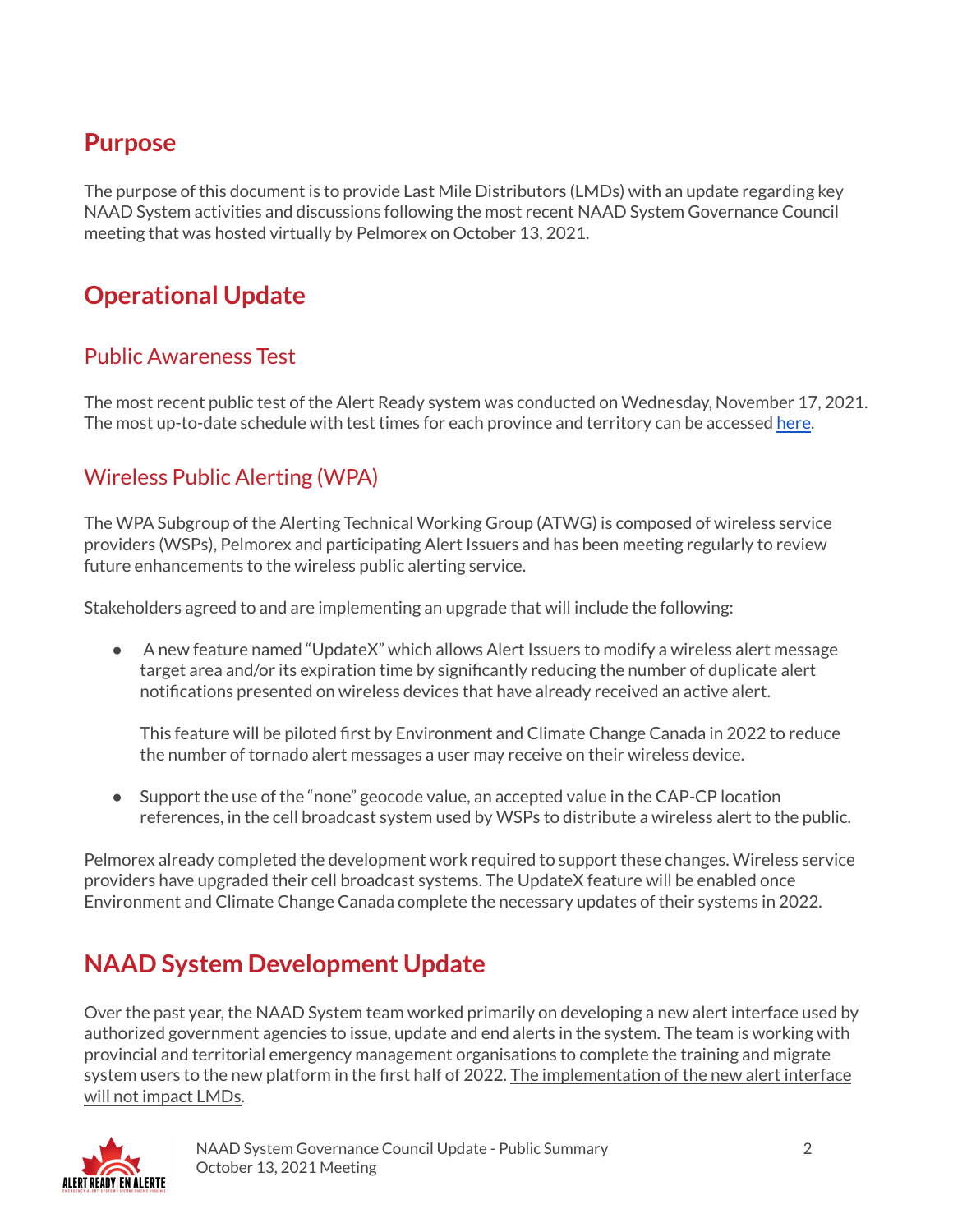After the launch of the new alert interface, the NAAD System team will continue developing platform enhancements. This will provide an opportunity for federal, provincial and territorial government partners to prepare a new list of system priorities for review and adoption at a future meeting of the NAAD System Governance Council.

# **Future Evolution of the NAAD System**

The NAAD System team is constantly looking at enhancing the NAAD System in order to meet the evolving needs of our partners, both government issuers and alert distributors. We are interested in engaging with all stakeholders to define, prioritize and plan future enhancements to the system.

Preliminary ideas of new feature enhancements include revisiting image attachment size requirements and hosting options, improving the Text-to-Speech (TTS) service, making active alerts available on the Alert Ready website, redesigning the alerts archive and possibly offering an alert data API to LMDs. The NAAD System team will also continue to modernize the infrastructure of the NAAD System. The adoption of the CAP-CP 1.0 alerting standards will also need to be reviewed by stakeholders in the future.

We encourage Last Mile Distributors to propose technical improvements or new features and services to Pelmorex by completing the following [form](https://alerts.pelmorex.com/contact-us/).

## **Update on Alert Ready Communications Activities**

The Pelmorex Audience Relations team that manages the Alert Ready and En Alerte websites and social media accounts usually receives complaints and inquiries from the public after the issuance of an emergency alert or public test. The following table contains the primary types of complaints:

| <b>Theme</b>                            | <b>Top Comments</b>                                                          |                                                           |
|-----------------------------------------|------------------------------------------------------------------------------|-----------------------------------------------------------|
| <b>Civil Emergency</b><br><b>Alerts</b> | System should not be used for these<br>type of alerts                        | Causes alert fatigue                                      |
| <b>AMBER Alerts</b>                     | Why are there always two alerts? One<br>in English followed by one in French | Why are alerts distributed across the<br>entire province? |
| <b>Sound of Alerts</b>                  | Sound should be changed as it is harsh                                       | Causes distress                                           |
| Text to Speech <sup>1</sup>             | Difficult to understand the message,<br>conversion of .ca is misunderstood   | French translation is terrible                            |
| <b>Opt Out/Tiered</b>                   | Canadians wish to opt out of the service                                     | Canadians wish to have a tiered system                    |

 $1$  The majority of complaints received in regards to the audio version of an alert message are related to wireless handsets for which the accessibility features are enabled. In these cases, the device generates its own audio version of the alert and it does not use the audio generated by the centralized Text-to-Speech service of the NAAD System.